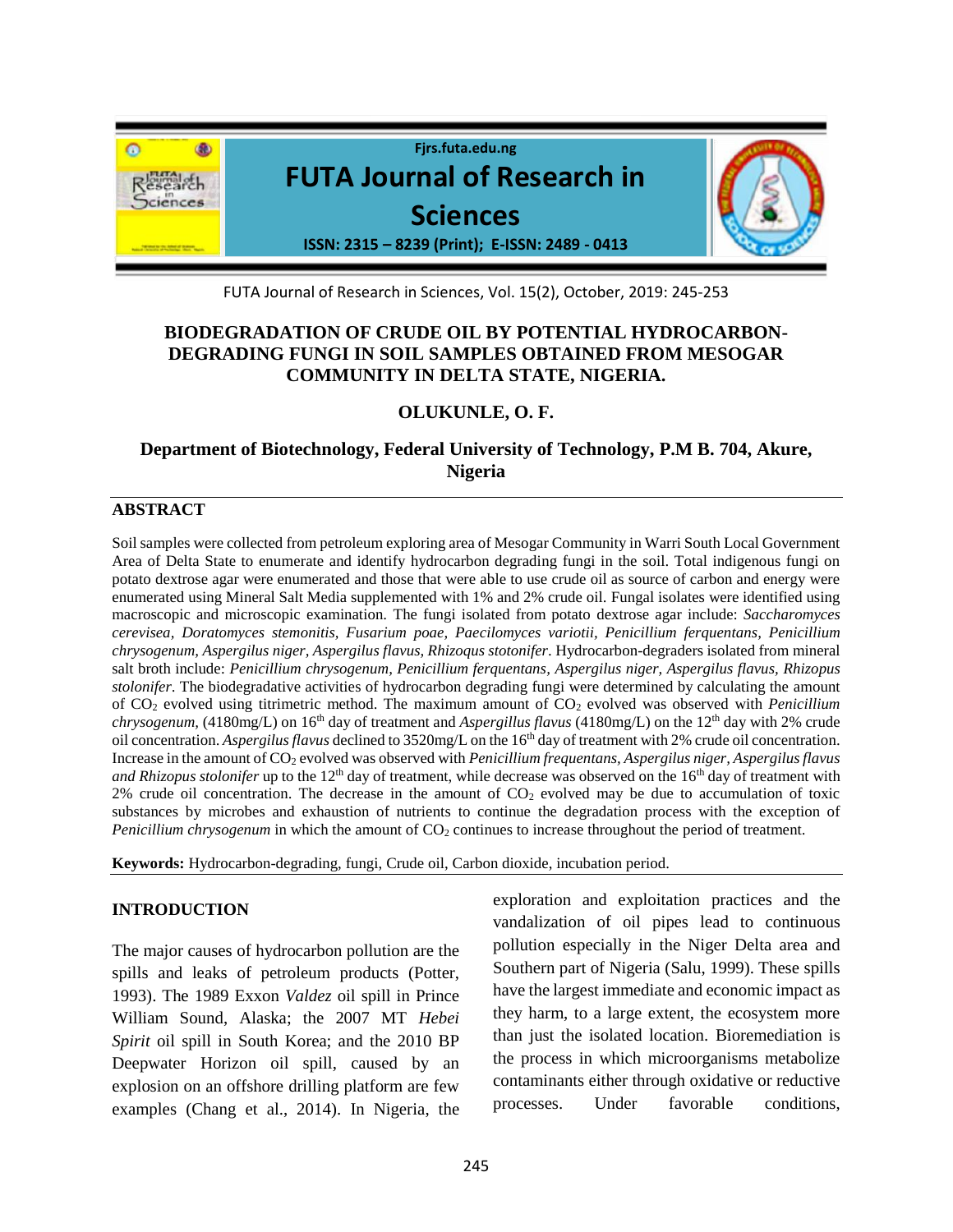microorganisms can oxidatively degrade organic contaminants completely into non-toxic byproducts such as carbon dioxide and water or organic acids and methane.

Fungal bioremediation has been successful for cleanup of Pentachlorophenol (PCP), a wood preservative and polycyclic aromatic hydrocarbon (Andrea *et al.,* 2001). The advantages associated with fungal bioremediation lay primarily in the versatility of the technology and its cost efficiency compared to other remediation technologies (such as incineration, thermal desorption, extraction), (Aust, 1990). The use of fungi is expected to be relatively economical as they can be grown on a number of inexpensive agricultural or forests wastes such as corn cobs and sawdust. The application of bioremediation capabilities of indigenous fungi to clean up pollutants is viable and has economic values, (Bijofp, 2003). The aim of this study is to isolate hydrocarbon degrading fungi from petroleum contaminated soil samples and determine the rate of biodegradation through  $CO<sub>2</sub>$  evolution.

# **METHODOLOGY**

# **Sampling sites and collections of samples**

Crude oil contaminated soil samples were collected from Mesogar Community, Warri South Local Government Area of Delta State, Nigeria and an uncontaminated soil sample that serves as control. The soil samples were collected aseptically into sterile polyethene bags and transported to the Microbiology Laboratory of the Federal University of Technology, Akure, Nigeria for analyses while bonny-light crude oil was obtained from Nigeria National Petroleum Commission (NNPC) Bayelsa State, Nigeria.

### **Enumeration of fungi from soil samples**

One milliliter (1ml) aliquot of each serially diluted soil sample was aseptically dispensed for pour plate method using potato dextrose agar (PDA) which was incubated at 27<sup>o</sup>C for 72 hours for the isolation of fungi. Streptomycin was added to prevent bacterial growth. After the incubation period, microbial loads were counted and the results were recorded in spore forming unit (Sfu/g) for the fungal load. Sub culturing was done until pure isolates were observed.

### **Characterization and identification of fungi**.

The fungal isolates were characterized based on the colour of the colony, shape, size, vegetative parts, type of hyphae, and kind of spore. A small portion of the mycelium was stained with lactophenol blue on a slide using a compound microscope to observe the fungal features as described by Gaddeyya *et al*., 2012.

### **Enumeration of hydrocarbon degrading fungi**

Mineral salt medium (MSM) containing  $K_2HPO_4$ (0.36g), MgSO4.7H20 (0.04g), NaCl (0.02g), NH<sub>4</sub>Cl (0.8g), Na<sub>2</sub>SO<sub>4</sub>.7H<sub>2</sub>O (0.02g) and agar (4.0g), dispensed in 100ml of distilled water was used for the isolation of the hydrocarbon degrading fungi. Mineral salt medium was prepared in conical flasks as modified by Okpokwasili and Oton (2006). The mineral salt medium was sterilized at  $121^{\circ}$ C for 15 minutes in an autoclave and cooled to 45<sup>o</sup>C under aseptic condition. Streptomycin was added to prevent bacterial growth and serially diluted soil samples  $(10^{-5}$  and  $10^{-6})$  were inoculated respectively. This was followed by the addition of membrane filter sterilized 1% and 2% crude oil each. The medium was incubated at  $30^{\circ}$ C in an incubator with shaker and at an interval of 4 days. One milliliter (1ml) was withdrawn from the flask and inoculated into prepared PDA plate for isolation of organisms that can utilize the crude oil. The grown cultures were carefully and aseptically sub-cultured into fresh PDA plates to obtain pure cultures. The pure isolates were maintained on PDA slants.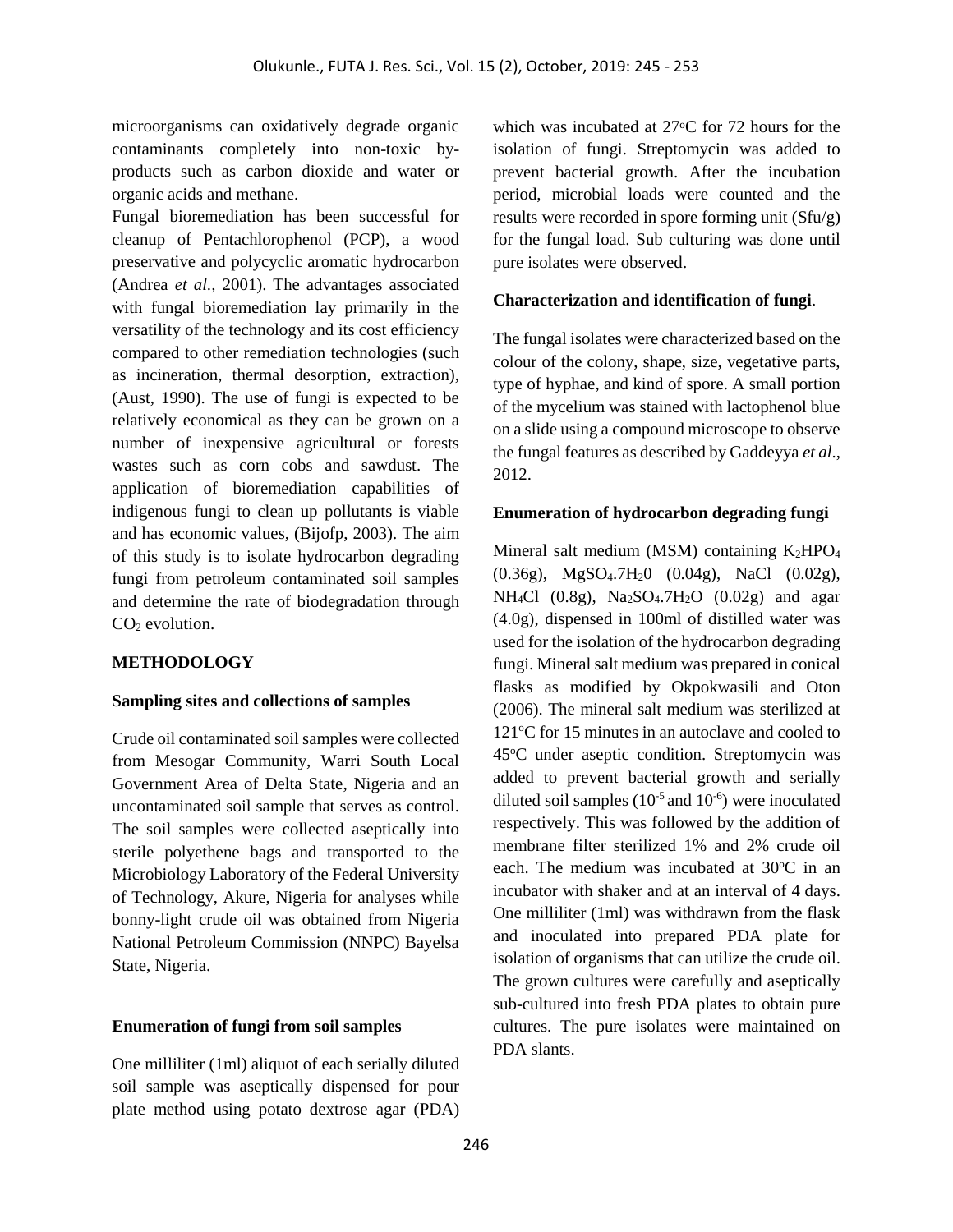#### **Screening for biodegradative potentials**

One hundred milliliters (100ml) of distilled water containing K2HPO<sup>4</sup> (0.36g), MgSO4.7H2O (0.04g), NaCl (0.02g), NH<sub>4</sub>Cl (0.8g), Na<sub>2</sub>SO<sub>4</sub>.7H<sub>2</sub>O (0.02g) and agar (4.0g) with filter sterilized crude oil (1% and 2%) was prepared in 100ml conical flask and inoculated with 1ml broth of each isolate. Each of the flask was plugged with cotton wool wrapped with aluminum foil to prevent contamination and incubated at  $30^{\circ}$ C on shaker at 100rpm for 16 days. One milliliter (1ml) of the incubated mineral salt broth was taken after 4, 8, 12, and 16 days of treatment and titrated against 0.05N of sodium hydroxide (NaOH) solution. Phenolphthalein was used as indicator and appearance of stable pink color was considered as the end point. The amount of  $CO<sub>2</sub>$  evolved by the fungal isolates was calculated using the following equation (APHA *et al*., 1995).

Titre value X Normality of NaOH X 1000 X 44

Amount of free CO<sub>2</sub> (mg/L)  $=$ Volume of sample Titre value = volume of base used  $(cm<sup>3</sup>)$ Normality of NaOH = 0.05N Volume of sample =1ml

#### **Statistical Analysis**

The experiments were carried out in replicates of three. Data were statistically analyzed using SPSS version 20, the mean bacterial counts obtained were statistically analyzed using analysis of variance (ANOVA), and tests of significance carried out by New Duncan's multiple range test at  $p < 0.05$ .

#### **RESULTS**

#### **Fungal population**

The fungal loads of the soil samples collected from Mesogar Community, Warri South Local Government Area of Delta State, Nigeria and an uncontaminated soil sample are presented in Table 1. The soil sample showing the highest total fungal counts (TFC) was collected from S1 with 6.67  $\pm$  $1.5<sup>b</sup>$  Sfu/g while the highest hydrocarbon degrading fungal count (HDFC),  $5.33 \pm 0.6^{\circ}$  Sfu/g and  $5.33 \pm$ 1.5<sup>b</sup> Sfu/g were obtained from S1 and S2 respectively. The least HDFC was obtained from the control samples  $(1.00 \pm 0.3^b)$  while the least TFC was  $1.83 \pm 1.5^{\circ}$ .

#### **Table 1: Fungal counts from soil samples**

| <b>Source</b>  | TFC(Sfu/g)                   | <b>HDFC</b>            |  |
|----------------|------------------------------|------------------------|--|
|                | $\mathbf{x}$ 10 <sup>4</sup> | $(Sfu/g) \times 10^4$  |  |
| S1             | $6.67 \pm 1.5^{\rm b}$       | $5.33 \pm 0.6^b$       |  |
| S <sub>2</sub> | $1.33 \pm 5.8^{\circ}$       | $5.33 \pm 1.5^{\rm b}$ |  |
| S <sub>3</sub> | $1.83 + 1.5^{\circ}$         | $1.00 \pm 0.3^b$       |  |

Each value is expressed as means  $\pm$ standard error (n=3). Mean difference is considered significant at the P<0.05

#### **Key**

S1 – Crude oil contaminated Site 1

S2 – Crude oil contaminated Site 2

S3 – Non- populated Site 3

TFC – Total Fungal count

HUF – Hydrocarbon Degrading Fungal count

### **Identification of fungal isolates**

The identities of the fungal isolates obtained in this study are presented in Table 2. Nine (9) fungi were identified as *Aspergillus niger, Penicillium chrysogenum, Saccharomyces cerevisae, Fusarium poae, Penicillium frequentans, Doratomyces stemonitis, Aspergillus flavus, Paecilomyces varioti and Rhizopus stolonifer.*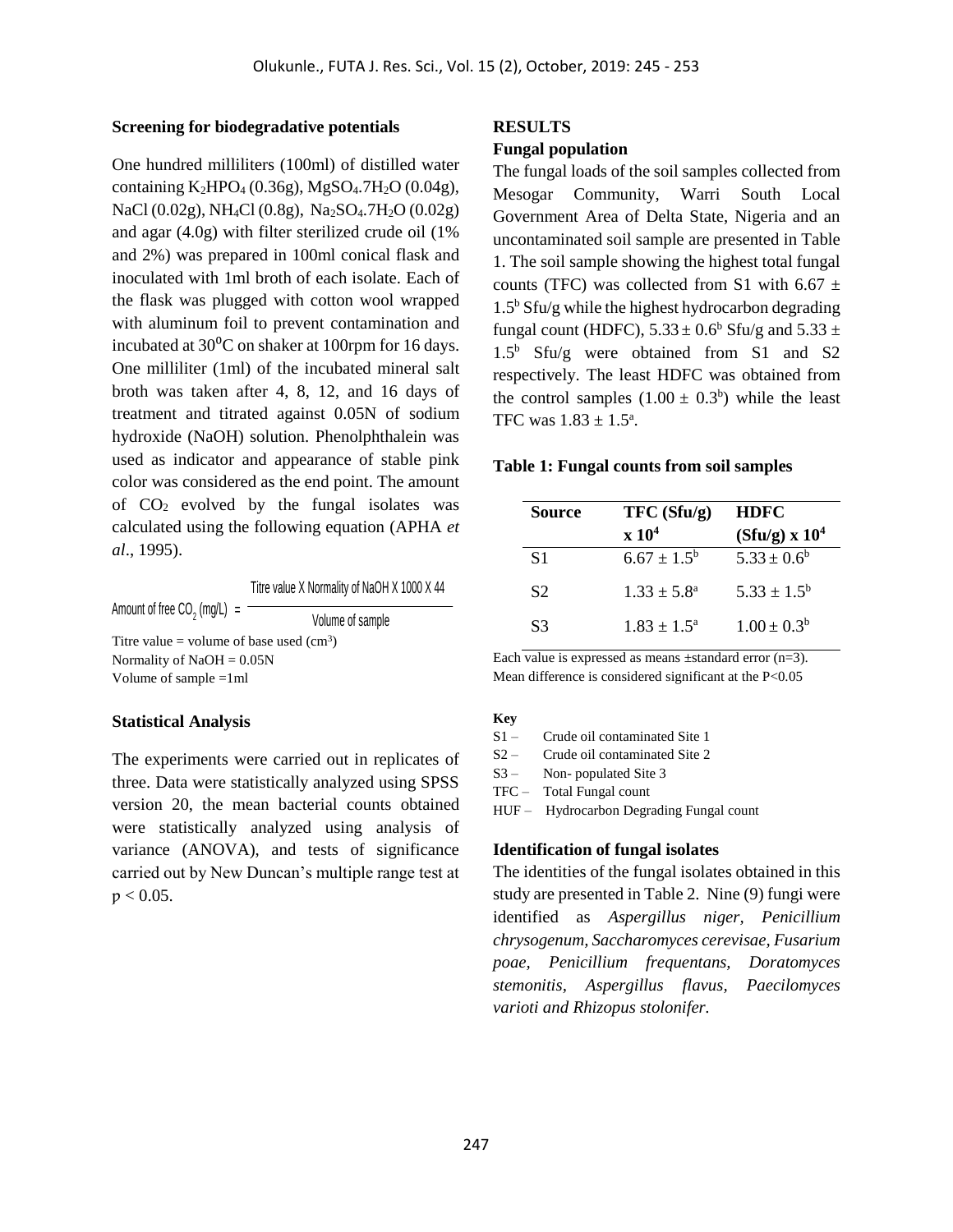| <b>Sources</b>                                                            | <b>Macroscopic description</b>                                                                           | <b>Microscopic description</b>                                                                                                                                                                                                                                           | <b>Probable organisms</b>  |  |
|---------------------------------------------------------------------------|----------------------------------------------------------------------------------------------------------|--------------------------------------------------------------------------------------------------------------------------------------------------------------------------------------------------------------------------------------------------------------------------|----------------------------|--|
| S1, S2, S3                                                                | Black and powdery colonies<br>which grows very fast                                                      | Conidiophores terminates in Aspergillus niger<br>vesicles,<br>smooth<br>walled,<br>colourless<br>with<br>brownish<br>shades                                                                                                                                              |                            |  |
| S1, S3                                                                    | White<br>fluffy<br>coloured<br>colonies tinted with green<br>growth<br>colour,<br>rate<br>is<br>moderate | Conidiophore arising from the Penicillium<br>mycelium, hyphae cuts in chrysogenum<br>many conidia.                                                                                                                                                                       |                            |  |
| S1, S2, S3                                                                | Creamy<br>coloured smooth<br>colonies, growth rate is slow.                                              | Large, globose to ellipsoidal<br>budding yeast like cell or<br>blastoconidia. Hypha is absent.                                                                                                                                                                           | Saccharomyces<br>cerevisae |  |
| S <sub>1</sub>                                                            | coloured<br>colonies,<br>Pink<br>growth rate is fast.                                                    | Produce both macro and micro<br>conidia from slender phalide.                                                                                                                                                                                                            | Fusarium poae              |  |
| S2, S3                                                                    | Grey-green<br>coloured<br>colonies, growth rate is fast.                                                 | Conidiophores<br>smooth<br>are<br>walled, swollen at the apex.                                                                                                                                                                                                           | Penicillium<br>frequentans |  |
| S <sub>3</sub>                                                            | Pale-brown<br>coloured<br>colonies                                                                       | Cylindrical conidia pointed at<br>the apex.                                                                                                                                                                                                                              | Doratomyces<br>stemonitis  |  |
| S1, S2, S3                                                                | coloured<br>Green<br>colonies<br>which grow very fast.                                                   | Simple upright conidiophores<br>terminating in ovoid swelling,<br>one celled conidia colour in<br>mass and dry.                                                                                                                                                          | Aspergillus flavus         |  |
| S2, S3                                                                    | coloured colonies<br>Brown<br>which grow moderately.                                                     | Loosely branched irregular <i>Paecilomyces varioti</i><br>brush-like conidiophores with<br>phalides at the tips. Conidia<br>consist of hyphae and are borne<br>in chains.                                                                                                |                            |  |
| S <sub>2</sub> , S <sub>3</sub><br>$V_{\alpha\alpha\beta}$ C <sub>1</sub> | White<br>coloured<br>colonies<br>which grows very fast.                                                  | Non-septate,<br>sporangiophore<br>with<br>sporangium in an umbrella-like<br>form.<br>$C_{\text{mde}}$ all conteminated $\text{Sit}_1 \cdot \text{S}2$ $C_{\text{mde}}$ all conteminated $\text{Sit}_2 \cdot \text{S}2$ . Non-conteminated $\text{Sit}_2 \cdot \text{S}2$ | thin Rhizopus stolonifer   |  |

**Table 2: Microscopic and macroscopic observation of isolated fungi**

**Key:** S1 – Crude oil contaminated Site 1; S2 – Crude oil contaminated Site 2; S3 – Non- contaminated Site 3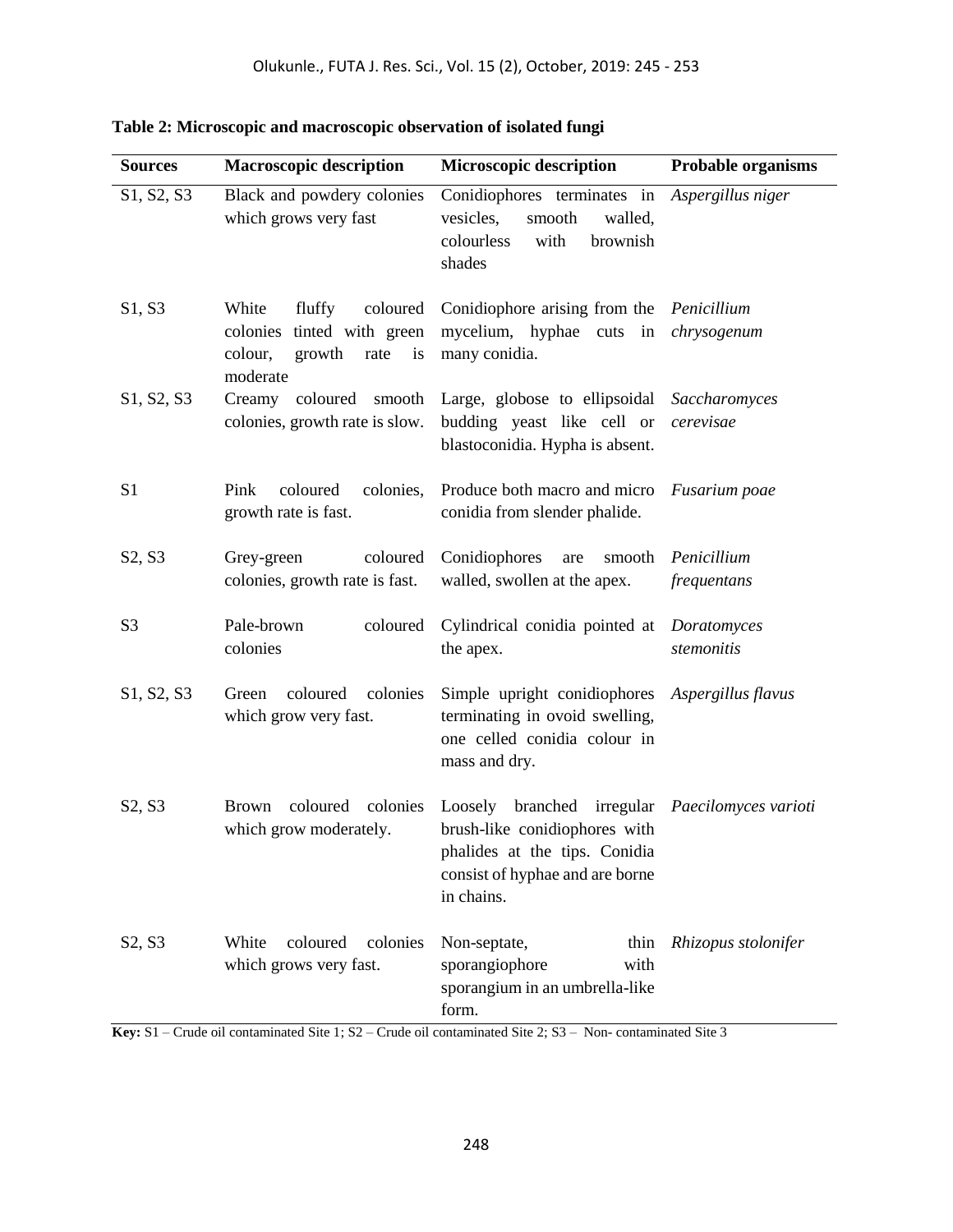## **Frequency of occurrence (%)**

Table 3 shows the frequency of occurrence of the isolates obtained in this study. *Aspergillus niger*  had the highest frequency of occurrence with 22%

while *Fusarium poae, Paecilomyces varioti, and Doratomyces stemonitis* had the lowest with 4.87%.

| <b>Isolated organisms</b>  | S1               | S <sub>2</sub>   | S <sub>3</sub>   | <b>Total</b>   | Frequency      | of |
|----------------------------|------------------|------------------|------------------|----------------|----------------|----|
|                            |                  |                  |                  |                | occurrence (%) |    |
| Aspergillus niger          | $\overline{4}$   | 3                | $\overline{2}$   | 9              | 22             |    |
| Aspergillus flavus         | 3                | 3                | $\mathbf{1}$     | $\overline{7}$ | 17             |    |
| Penicillium<br>chrysogenum | 5                | $\boldsymbol{0}$ | 1                | 6              | 15             |    |
| Penicillium<br>frequentans | $\overline{2}$   | $\overline{2}$   | 1                | 5              | 12             |    |
| Rhizopus stolonifer        | 3                | $\overline{2}$   | $\boldsymbol{0}$ | 5              | 12             |    |
| Saccharoromyces            |                  |                  |                  |                |                |    |
| cerevisae                  | 1                | 1                | 1                | 3              | 7              |    |
| Fusarium poae              | 1                | $\mathbf{1}$     | $\theta$         | $\overline{2}$ | 5              |    |
| Paecilomyces varioti       | $\overline{0}$   | 1                | 1                | $\overline{2}$ | 5              |    |
| Doratomyces<br>stemonitis  | $\boldsymbol{0}$ | $\boldsymbol{0}$ | $\overline{2}$   | $\overline{2}$ | 5              |    |
| Total                      | 19               | 13               | 9                | 41             | 100            |    |

|  | Table 3: Frequency of occurrence of hydrocarbon degrading fungal isolates from soil samples. |  |  |  |
|--|----------------------------------------------------------------------------------------------|--|--|--|
|  |                                                                                              |  |  |  |

**Key:** S1 – Crude oil contaminated Site 1; S2 – Crude oil contaminated Site 2; S3 – Non- contaminated Site 3

**Biodegradation potentials of the fungal isolates**  Amongst the nine (9) fungal isolates identified in this study, only five (5) had the ability to grow on crude oil (1% and 2%). They were *Penicillium chrysogenum, Penicillium frequentans, Aspergillus flavus, Aspergillus niger* and *Rhizopus stolonifer*.

## **Carbon dioxide (CO2) evolution**

mg/L) on the  $16<sup>th</sup>$  day of incubation period. The highest amounts of CO<sup>2</sup> evolved by *Aspergillus niger, A. flavus and Rhizopus stolonifera* were observed on the  $12<sup>th</sup>$  day which later decreased on  $16<sup>th</sup>$  day. The amount of  $CO<sub>2</sub>$  evolved by

Table 4 shows the amount of  $CO<sub>2</sub>$  released from five (5) fungal isolates (having the highest frequency of occurrence (%)) incubated with 1% concentration of crude oil. It was observed that *Penicillium chrysogenum* released the highest amount of  $CO_2$  (3740  $\pm$  2.3<sup>d</sup>mg/L) on the 16<sup>th</sup> day of incubation period while *Rhizopus stolonifera* released the least amount of  $CO<sub>2</sub>(2640 \pm 1.1<sup>a</sup>)$ 

*Penicillium chrysogenum* was observed to increase from the  $4<sup>th</sup>$  day through  $16<sup>th</sup>$  day of incubation while that of *P. frequentans* increased up to  $12<sup>th</sup>$ day and remain constant till  $16<sup>th</sup>$  day of incubation period.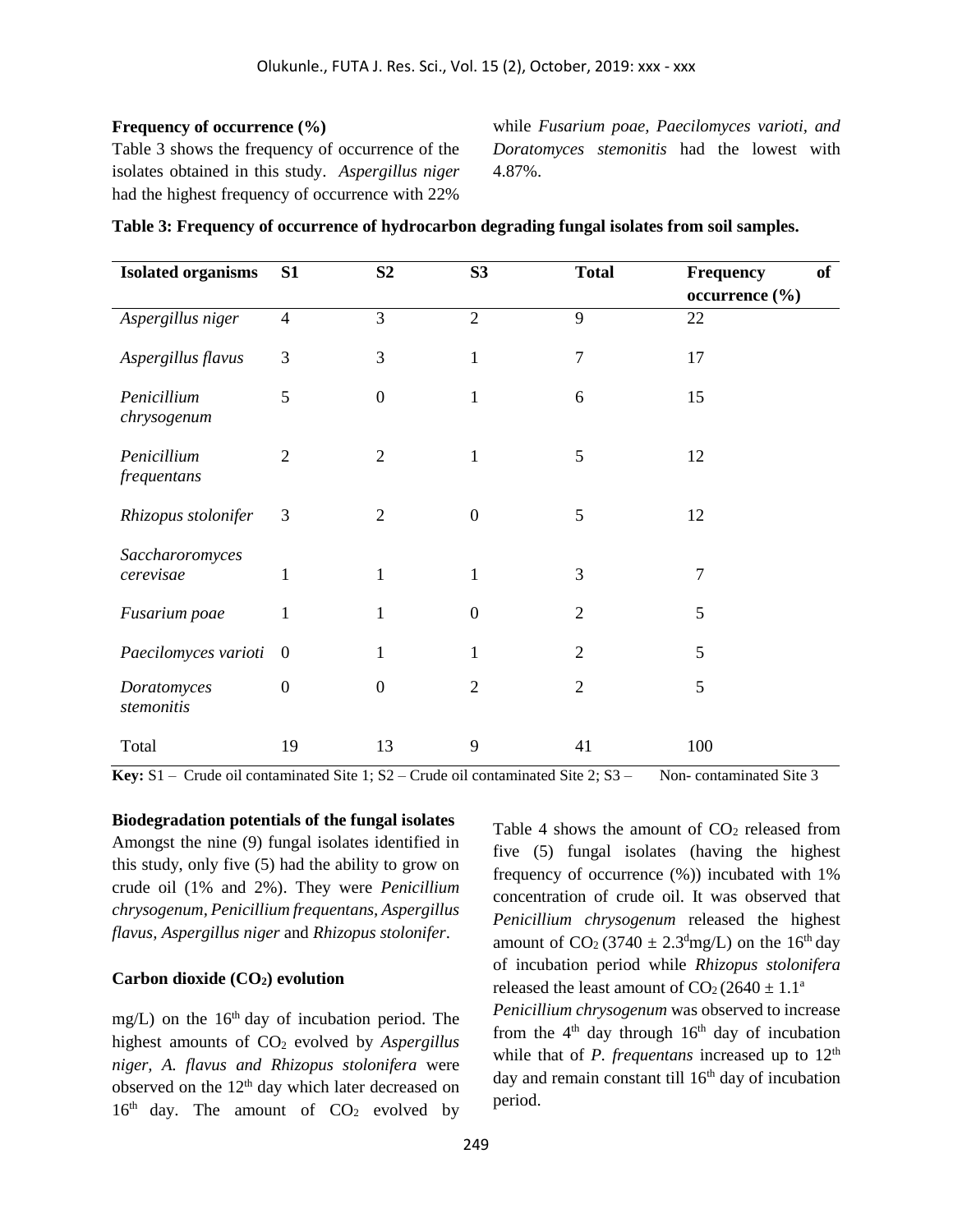| <b>Organisms</b>                  | <b>Incubation period</b>     |                               |                             |                              |  |
|-----------------------------------|------------------------------|-------------------------------|-----------------------------|------------------------------|--|
|                                   | $4th$ day                    | 8 <sup>th</sup> day           | $12th$ day                  | $16th$ day                   |  |
| Aspergillus<br>niger              | $2420 \pm 2.3^b$             | $2860 \pm 1.1$ <sup>c</sup>   | $3300 \pm 1.1$ <sup>c</sup> | $2860 \pm 0.3^b$             |  |
| Aspergillus<br>flavus             | $2420 \pm 1.3^b$             | $2640 \pm 0.5^{\rm b}$        | $3080 \pm 0.3^b$            | $2860 \pm 0.3^b$             |  |
| Penicillium<br>chrysogenum        | $2640 \pm 1.3$ °             | $3080 \pm 1.1$ <sup>d</sup>   | $3520 \pm 0.3$ <sup>d</sup> | $3740 \pm 2.3$ <sup>d</sup>  |  |
| Rhizopus<br>stolonifera           | $2200 \pm 1.7^{\text{a}}$    | $2420 \pm 0.8^{\text{a}}$     | $2860 \pm 2.3^{\text{a}}$   | $2640 \pm 1.1^a$             |  |
| Penicillium<br><i>frequentans</i> | $2640 \pm 5.77$ <sup>c</sup> | $2860 \pm 20.00$ <sup>c</sup> | 3520±0.00 $d$               | $3520 \pm 0.00$ <sup>c</sup> |  |

**Table 4: Amount of Carbon dioxide (CO2) in (mg/L) released from each of the isolates with 1% crude oil concentration.**

Each value is expressed as means ±standard error (n=3). Mean difference is considered significant at the P<0.05

Table 5 shows the amount of  $CO<sub>2</sub>$  released from five (5) fungal isolates (having the highest frequency of occurrence (%)) incubated with 2% concentration of crude oil. The maximum amount of CO<sup>2</sup> evolved was observed with *Penicillium chrysogenum,* (4180  $\pm$  1.5<sup>d</sup>mg/L) on the 16<sup>th</sup> day incubation and *Aspergillus flavus* (4180  $\pm$  0.3<sup>d</sup> mg/L) on the 12<sup>th</sup> day which decreased to 3530  $\pm$ 

 $1.1<sup>c</sup>$  mg/L on the 16<sup>th</sup> day incubation period. The amount of  $CO<sub>2</sub>$  evolved by *Aspergillus niger*, *A. flavus*, *Rhizopus stolonifera* and *Penicillium frequentans* were observed to increase from the 4<sup>th</sup> day through  $12<sup>th</sup>$  day and later decreased on the  $16<sup>th</sup>$ day of incubation period while the  $CO<sub>2</sub>$  released by *Penicillium chrysogenum* increased throughout the incubation period.

| Table 5: Amount of Carbon dioxide $(CO_2)$ in $(mg/L)$ released from each of the isolates with 2% |  |
|---------------------------------------------------------------------------------------------------|--|
| concentration of crude oil.                                                                       |  |

| <b>Organisms</b>        |                           |                             |                             |                             |
|-------------------------|---------------------------|-----------------------------|-----------------------------|-----------------------------|
|                         | $4th$ day                 | 8 <sup>th</sup> day         | $12th$ day                  | $16th$ day                  |
| Aspergillus niger       | $2640 \pm 0.3^b$          | $3080 \pm 1.5^{\rm b}$      | $3740 \pm 2.3^b$            | $3300 \pm 0.3^b$            |
| Aspergillus flavus      | $2860 \pm 2.3$ °          | $3300 \pm 0.3$ <sup>c</sup> | $4180 \pm 0.3$ <sup>d</sup> | $3520 \pm 1.1$ °            |
| Penicillium chrysogenum | $2860 \pm 1.1$ °          | $3520 \pm 2.3$ <sup>d</sup> | $3960 \pm 2.3$ °            | $4180 \pm 1.5$ <sup>d</sup> |
| Rhizopus stolonifer     | $2200 \pm 0.3^{\text{a}}$ | $2640 \pm 1.1^a$            | $3300 \pm 1.1^{\text{a}}$   | $2860 \pm 2.3^{\text{a}}$   |
| Penicillium frequentans | $2860 \pm 0.3$ °          | $3300 \pm 0.3$ °            | $3740 \pm 2.3^b$            | $3520 \pm 2.3$ °            |

Each value is expressed as means  $\pm$ standard error (n=3). Mean difference is considered significant at the P<0.05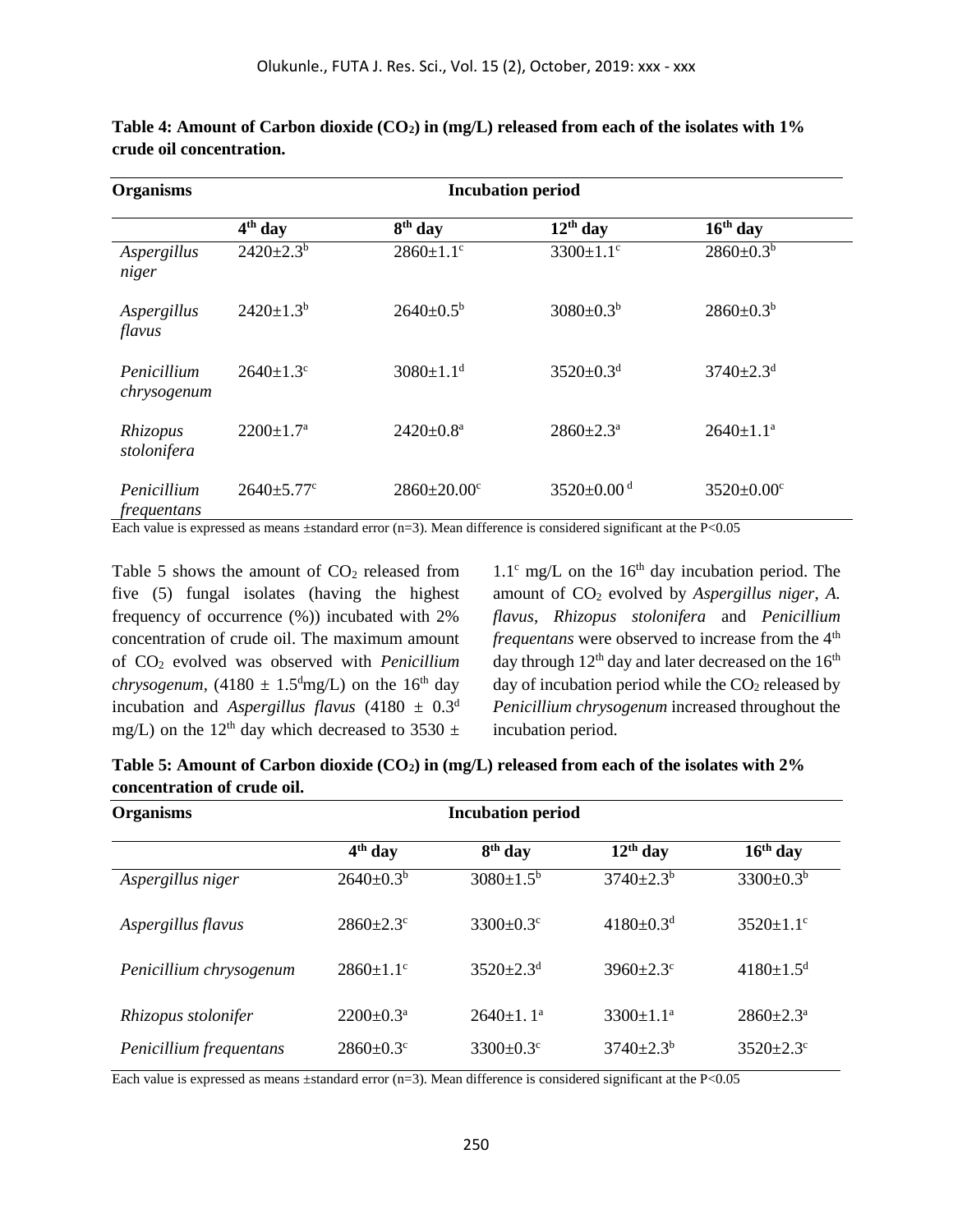### **DISCUSSION**

In this study, crude oil contaminated soil sample obtained from S1 in Mesogar Community, Delta State had the highest total fungal count (TFC) (6.67  $\pm$  1.5<sup>b</sup>) while the crude oil contaminated sample from S2 had the least TFC  $(1.33 \pm 5.8^{\circ})$ . The highest hydrocarbon degrading fungal count (HDFC) was obtained from crude oil contaminated soils SI  $(5.33 \pm 0.6^b)$  and S2  $(5.33 \pm 1.5^b)$  while the least HDFC  $(1.00 \pm 0.3^b)$  was obtained from the uncontaminated soil S3. The presence of fungi in both crude oil contaminated soils and uncontaminated soil proves the ubiquity of fungi. The lower HDFC obtained in this study implies that continuous discharge of crude oil into the ecosystem may result in selective decrease in fungal population due to toxicity of crude oil which is inhibitory to most microorganisms as reported by Ojumu *et al.,* (2004). This is however, in contrast to the findings of Boboye *et al*., (2010) and Olukunle *et al*., (2012) who reported higher number of oil-degrading microorganisms from oil polluted soils.

*Aspergillus* sp. (22% and 17%), *Penicillium* sp. (15% and 12%) and *Rhizopus stolonifera* (12%) were found to have the highest percentage of occurrence while species of *Saccharomyces* (7%), *Fusarium* (5%), *Paecilomyces* (5%) and *Doratomyces* (5%) had the least percentage of occurrence in hydrocarbon polluted sites from Mesogar Community, Delta State, Nigeria. In the same vein, Chikere and Azubike (2014) observed that *Aspergillus* sp. and *Penicillum* sp. also dominated with 31.23% and 22.91% in hydrocarbon polluted sites in Ogala- Bonny, Rivers State, Nigeria. *Fusarium* sp. had the least percentage of occurrence (4.26%) in the study.

A total of nine (9) fungal isolates were initially obtained from both the crude oil polluted and unpolluted soils. They were identified as *Aspergillus niger, Aspergillus flavus, Penicillium chrysogenum, Penicillium frequentans, Rhizopus*  *stolonifer, Saccharoromyces cerevisae, Fusarium poae, Paecilomyces varioti and Doratomyces stemonitis*. Five (5) of the nine (9) isolates showed potential for hydrocarbon biodegradation on MSM. They were identified as *Penicillium chrysogenum, Penicillium frequentans, Aspergillus flavus, Aspergillus niger* and *Rhizopus stolonifer*. The results demonstrated that it is possible to select for potential hydrocarbon degrading fungi by using appropriate enrichment medium under favorable environmental condition. Some of these organisms have earlier been reported as hydrocarbon biodegraders by April *et al*., (2000) and Olukunle *et al*., 2012.

There is an increase in the amount of carbon dioxide  $(CO<sub>2</sub>)$  evolved with increase in crude oil concentration (2%) as shown in table 5. Increase in  $CO<sub>2</sub>$  evolved during the incubation period indicates fungal growth due to utilization of crude oil as carbon source releasing  $CO<sub>2</sub>$  as a by- product. During degradation, most of the  $CO<sub>2</sub>$  is being released into the environment while some will be used for the synthesis of tissue and could be released when the mycelia are consumed (Hiscox *et al*., 2015). Del'arco and De (2001) observed that oil concentration greater than 5% leads to decrease in the microbial activity and that this high concentration may disturb C: N: P ratio and create oxygen limitations. *Penicillium* sp*.* and *Aspergillus*  sp. isolated from soil samples in Mesogar community of Delta State were capable of degrading crude oil when used as single culture as indicated by an increase in the amount of  $CO<sub>2</sub>$ evolved. Similarly, Okerentugba and Ezeronye (2003) demonstrated that *Penicillium* sp., *Aspergillus* sp. and *Rhizopus* sp. were capable of degrading hydrocarbons especially when single cultures were used. These fungi have been isolated also from aquatic environment in Niger Delta area of Nigeria.

Fungi are capable of performing the mineralization of organic compounds, transforming crude oil ultimately to  $CO<sub>2</sub>$ , water and biomass (Cunha and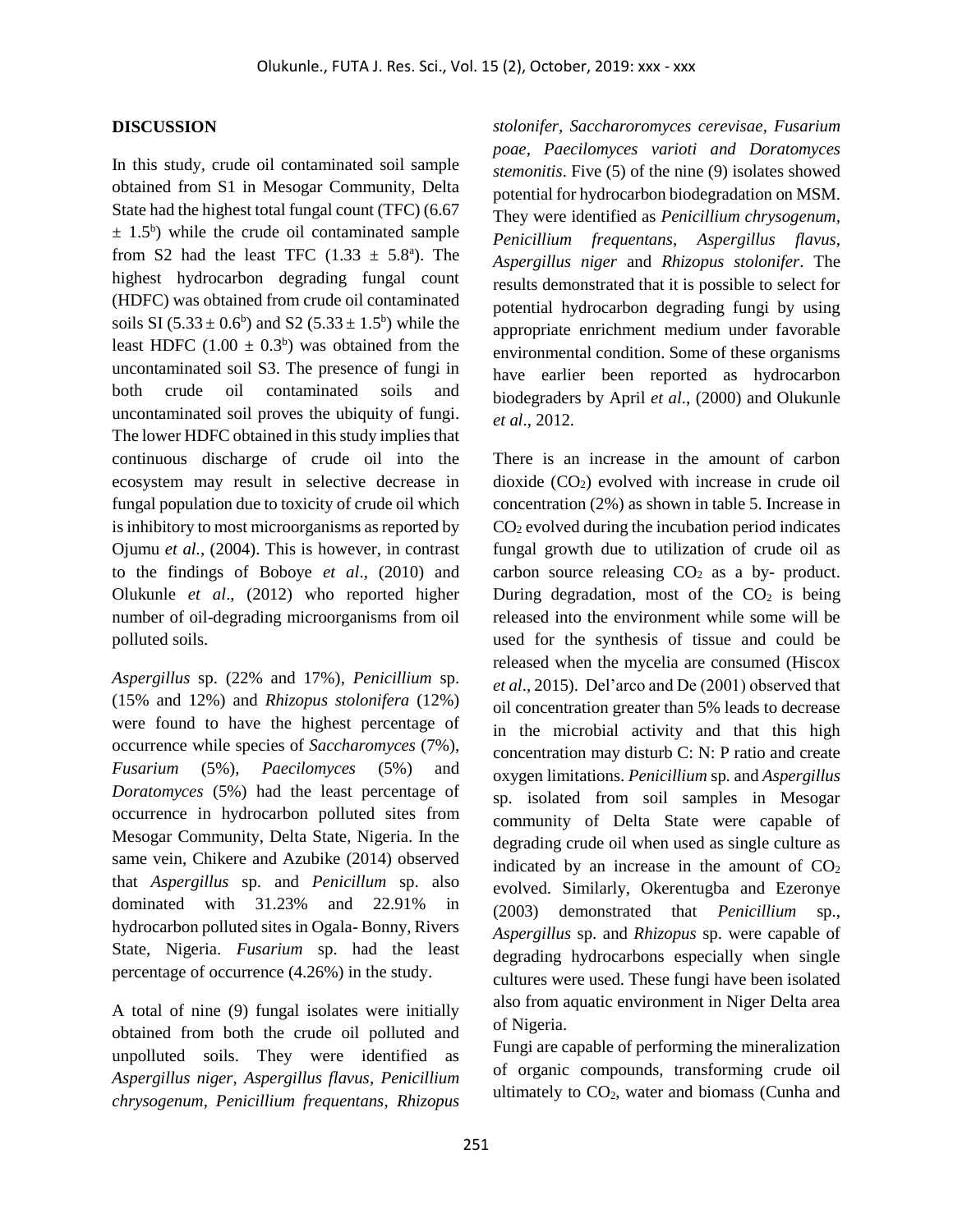Leite, 2000). Therefore, measurement of  $CO<sub>2</sub>$ released during the biodegradation process may be used as an index of hydrocarbon degradation. Table 5 summarizes the  $CO<sub>2</sub>$  released during biodegradation of crude oil by potential hydrocarbon degrading fungal isolated from soil sample. *Aspergillus* sp. and *Penicillum* sp. evolved the highest amount of  $CO<sub>2</sub>$  and the amount of  $CO<sub>2</sub>$ evolved increased throughout the period of treatment for *Penicillumm chrysogenum*. Therefore, *Penicillum* sp. was capable of growing at faster rate to decompose crude oil and this leads to an increase in the amount of  $CO<sub>2</sub>$  observed throughout the period of treatment. The variation in the capacity of the isolates to utilize hydrocarbon could be due to differences in the competence of crude oil degrading enzyme contained in each isolate. Similar results have been reported for *Penicillum* sp by Okoh (2006). The degradation of crude oil by fungi produces ultimately fungal cells and  $CO<sub>2</sub>$ . Liberation of  $CO<sub>2</sub>$  during the degradation of crude oil can therefore be used as an indicator to study biodegradative activity of fungi in the growth medium.

Moreover, higher amount of  $CO<sub>2</sub>$  was released with 2% concentration of crude oil indicating that isolated fungi degrade crude oil more efficiently at higher concentration. Decrease in the amount of  $CO<sub>2</sub>$  evolved may be due to accumulation of toxic substances by microbes and exhaustion of nutrients to continue the degradation process with the exception of *Penicillium chrysogenum* in which the amount of  $CO<sub>2</sub>$  continued to increase throughout the period of treatment. The decline in  $CO<sub>2</sub>$  evolution would then indicate that those resources had been depleted (Hiscox *et al*., 2015).

#### **CONCLUSION**

This study reveals that potential hydrocarbon fungi are abundant and widely distributed in Mesogar community of Warri South Local Government Area of Delta State, Nigeria where crude oil exploration is taking place. Among the species of fungi isolated, it was observed that *Penicillium chrysogenum* and *Aspergillus flavus* were capable of producing enzymes at a faster rate to decompose the hydrocarbon and release more  $CO<sub>2</sub>$ . Hence, these potential hydrocarbon degrading fungi can be utilized effectively as agents of biodegradation for oil contaminated lands especially those located within the vicinity of the isolation soil sites. Further study could be conducted on the enzymes produced by *Penicillium chrysogenum* and *Aspergillus flavus*  for the degradation of crude oil polluted soils.

#### **REFERENCES**

- **Andrea, R. C., Tania, A. A. and Lucia, R. D. (2001).** Biodegradation of Polycyclic Aromatic Hydrocarbons by Soil Fungi. *Brazilian Journal of Microbiology,* 32 (4).
- **APHA, AWWA, WEF (2012).** Standard Methods for examination of water and wastewater. 22nd ed. Washington: American Public Health Association. pp. 1360.
- **April, T. M., Foght, J. M. and Currah, R. S. (2000).** Hydrocarbon-degrading Filamentous Fungi Isolated from Lare Pit Soils in Northern and Western Canada. *Canadian Journal of Microbiology* 46(1): 38-49.
- **Aust, S. D. (1990).** Degradation of Environmental Pollutants by *Phanerochaete chrysosporium.*  Microbial Ecology*.* 20: 197-204.
- **Bijofp, G. (2003).** Fungal Bioremediation. Bioremediation Journal*.* 7(2): 117-128.
- **Boboye, B. Olukunle, O. F. and Adetuyi, F. C. (2010).** Degradative Activity of Bacteria Isolated from Hydrocarbon-polluted Sites in Ilaje, Ondo State, Nigeria. African Journal of Microbiology Research. **4**(23): 2484 – 2491.
- **Chang, S. E., Stone J., Demes K., and Piscitelli, M. (2014).** Consequences of oil spills: A review and framework for informing planning. Ecology and Society. **19**(2): 26.
- **Chikere C. B., Azubuike C. C. (2014).** Biodegradability of Selected Oil Spill